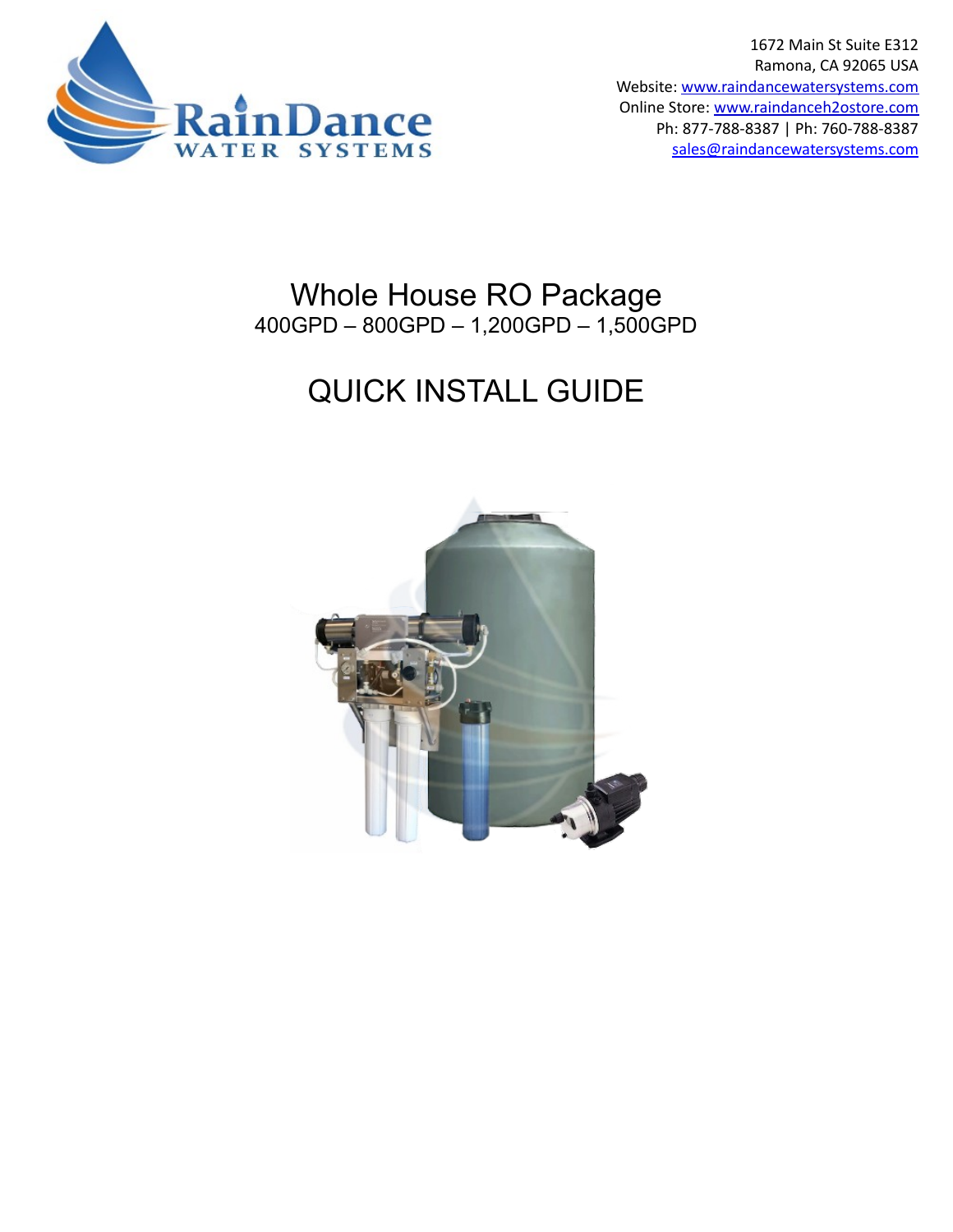

1672 Main St Suite E312, Ramona, CA 92065 USA - [www.raindancewatersystems.com](https://www.raindancewatersystems.com/) Ph: 877-788-8387 | Ph: 760-788-8387 - [s ales @raindancewatersystems.com](mailto:sales@raindancewatersystems.com)

#### **How The RainDance Whole House RO Package Works**

Pressurized water from your city treated or well water source first enters the attached dual prefilter cartridge system. This pre-filtered water then enters the RO water purification system. The purified RO water will flow through the pH neutralizer / remineralizer, then begins filling the near-by storage tank. The RO water will continue to fill the storage tank until the included tank float switch closes and shuts the entire system off. When there is a demand for water the repressurization delivery pump is activated and draws RO water from the storage tank to your taps. If enough water is used to the point where the float switch is reopened, the RO system is automatically reactivated and begins to replace the RO water in the tank that has been depleted.



*\*Figures not drawn to scale. Image should be used for flow description only.*

- 1. **Pretreatment System:** To extend the life of the membrane a water softener, iron filter, or other prefilter may be needed to provide protection to RO membranes.
- 2. **Dual Prefilter Assembly:** Integrated Sediment, Rust, and Chlorine/Organic Chemical Prefiltration
- 3. **RO System:** High Capacity Wall Mount Reverse Osmosis System available in 400, 800, 1,200, and 1,500gpd capacities – Provides more effective contaminant removal on all types of water sources.
- 4. **Post Remineralizer Filter:** Raises the pH in the product water to prevent acidic corrosive water by adding a small amount of calcium minerals.
- 5. **Atmospheric Product Storage Tank:** Tank provides on-demand purified water to the household. Includes float switch and float to shut RO system off when tank is full.
- 6. **Delivery Pump:** Draws water from storage tank and delivers high flow purified water to all taps.
- 7. **Optional UV System:** A post UV system can be added here to disinfect water before entering the home.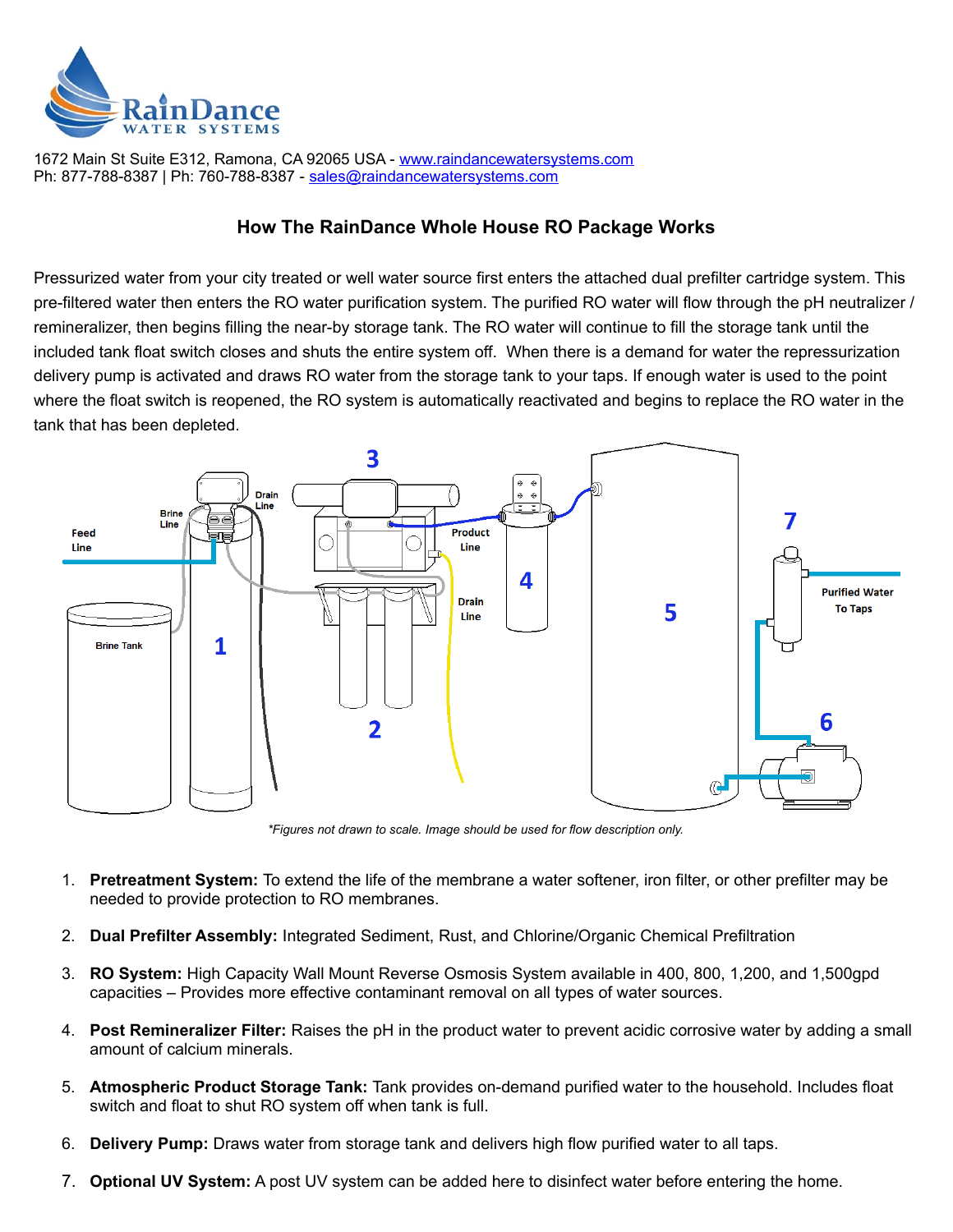

1672 Main St Suite E312, Ramona, CA 92065 USA - [www.raindancewatersystems.com](https://www.raindancewatersystems.com/) Ph: 877-788-8387 | Ph: 760-788-8387 - [s ales @raindancewatersystems.com](mailto:sales@raindancewatersystems.com)

#### 1. **Reverse Osmosis System Installation:**

Install the unit in an indoor location. Systems are designed to be wall mounted or shelf mounted. The supplied dual prefilter assembly can be installed directly on the RO unit (if wall mounted) or installed nearby the RO unit (if shelf mounted).

Turn off the feed water supply and drain the lines by opening water taps until the water flow stops. Perform all plumbing according to local plumbing codes.

There are (4) quick-connect tubing connections to make: connect **feed water tubing** (supplied, white) from main water line or pretreatment system to prefilter assembly INLET connector. Connect **prefilter tubing** (supplied, white) from prefilter assembly OUTLET connector to RO unit FEED connector. Connect **product water tubing** (supplied, blue) from RO unit PRODUCT connector to Post Remineralizer Filter INLET connector. Connect **drain water tubing** (supplied, yellow) from RO unit DRAIN connector to an appropriate drain.

It is recommended to install a 3-Valve Bypass to provide water when the RO unit is down for service.

The RO Product Water Storage Tank should be placed nearby the RO unit. Connect the Float Switch wire cord to the leads on the product water storage tank Float Switch.

Turn on the feed water supply and plug the RO unit into the appropriate electric outlet.

#### 2. **Post Remineralizer Filter Installation:**

Remove the remineralizer filter from the housing and remove the plastic wrapper from the filter and o-ring.

Filter is designed to be wall mounted with the supplied mounting bracket and screws. Mount the bracket onto the filter housing cap with the supplied screws then mount the bracket with cap onto the wall.

Locate the Inlet and Outlet ports on the housing cap. Quick-Connect fittings are included to install quickly with the supplied RO tubing. Using Teflon tape, install the QC fittings and connect the product water RO tubing to the Inlet fitting and connect the Outlet fitting to the product water storage tank Inlet.

Place the remineralizer filter back into the housing, set the o-ring, and screw on the housing to the mounted cap.

Install shut-off valves before and after the filter to make filter changes more convenient.

When the RO unit is installed and activated water will run through this filter before entering the product water storage tank. At this time check for leaks and turn off the RO system to service any leaks.

#### 3. **Storage Tank Delivery Pump Installation:**

Place the pump near the RO product water storage tank. The base should be rigid and the pump secured to the base.

Locate the Inlet and Outlet ports on the pump. Install pipe on the Inlet port to the Outlet port on the storage tank. The Inlet line should be as short and straight as possible. Install pipe on the Outlet port to the main plumbing line to the home. Perform all plumbing according to local plumbing codes.

Plug in the power cord to an appropriate electric outlet. Prime the pump before activating.